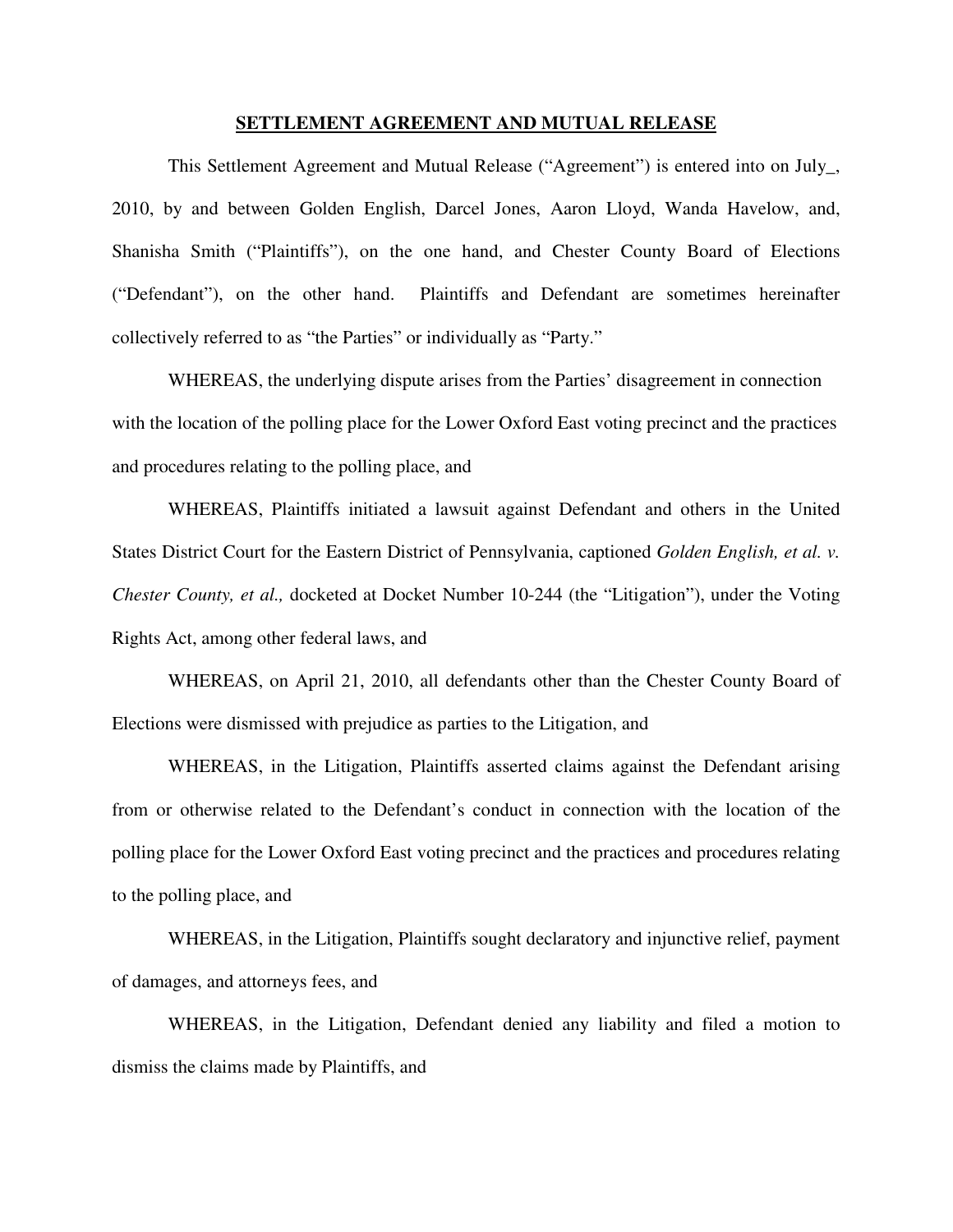WHEREAS, the Parties now desire to resolve on mutually agreeable terms the disputes between them, as set forth herein, for the purpose of avoiding the burden, expense, and uncertainty of litigation.

NOW, THEREFORE, for and in consideration of the above recitals, the mutual promises, covenants, and undertakings set forth below, and other good and valuable consideration, the receipt and sufficiency of which are hereby acknowledged, and intending to be legally bound, the Parties agree as follows:

1. Polling Place Location. The polling place for the Lower Oxford East voting precinct will be relocated to Manuel Rivero Hall on the campus of Lincoln University, in Lincoln University, Pennsylvania, within sufficient time to permit orderly voting at that location beginning with the November 2010 General Election. Defendant at its expense will notify each registered voter in Lower Oxford East as it is currently configured of the change in polling place location described in this paragraph by First Class Mail within twenty (20) days of the execution hereof by all Parties. The polling place will be relocated as described in this paragraph regardless of whether the Lower Oxford East voting precinct boundary changes.

2. Precinct Boundaries and Notice to Voters. Defendant agrees that it will seek to establish the boundaries for the Lower Oxford East and Lower Oxford West voting precincts such that the Lower Oxford East precinct will be bounded on the north by Baltimore Pike but will include census blocks 2011 and 2012. Defendant agrees that it will not seek any other changes to the precinct boundaries for the period of four years from the date hereof unless required by law and notice of such proposed changes is provided to plaintiffs and their counsel. Defendant, upon timely receipt of a Chester County Common Pleas Court Order approving the redrawn boundaries, at its expense will notify each registered voter in Lower Oxford Township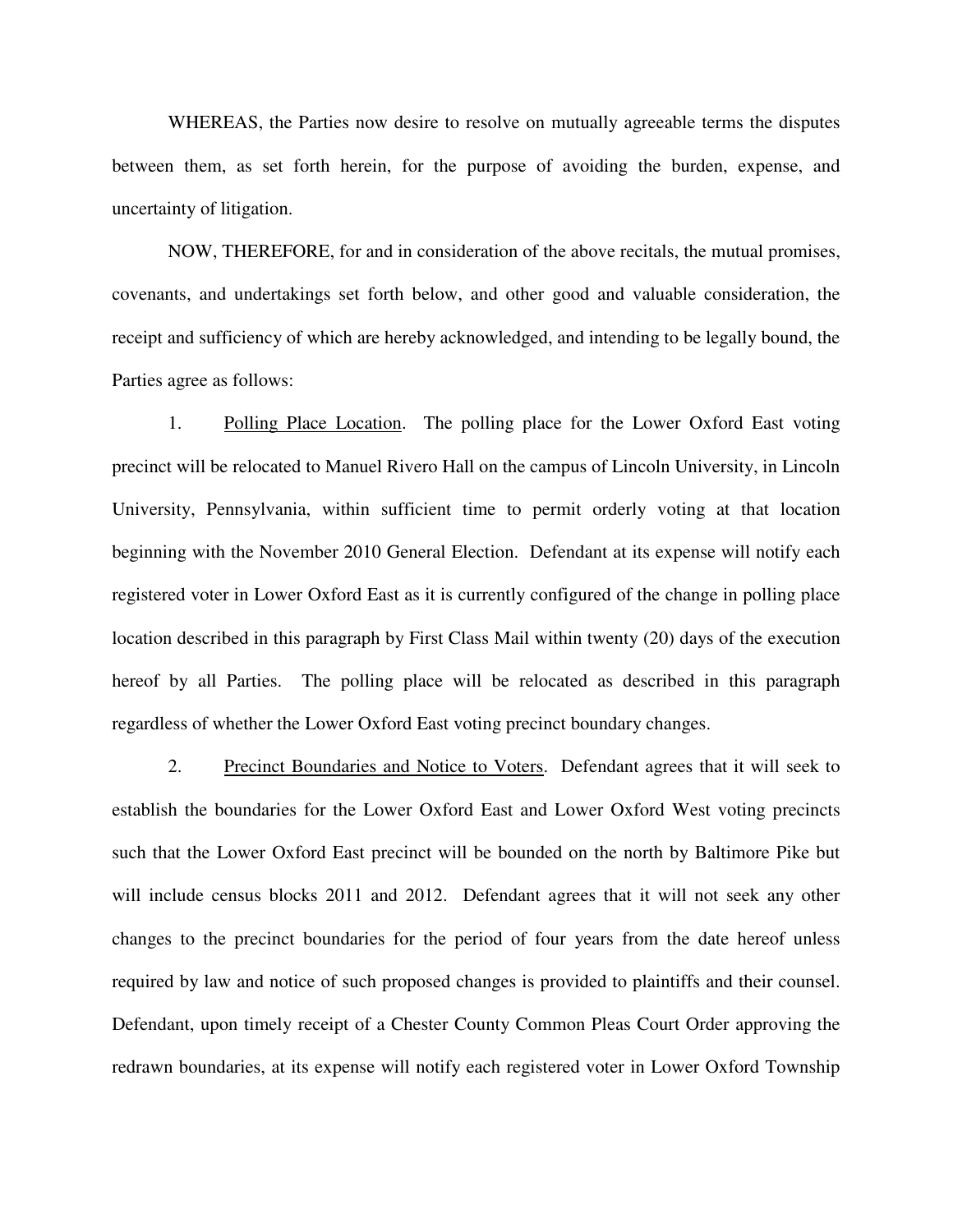affected by this change in the voting precincts of his or her precinct and polling place location by First Class Mail no less than twenty days prior to the election for which it will first be in effect.

3. Resources. Defendant will provide the new Lower Oxford East polling place with sufficient resources, supplies, and materials, equivalent to those provided to similarly-sized precincts with similar numbers of registered voters, at the same time as those resources and materials are provided to similarly-sized precincts with similar numbers of registered voters, and all other resources and supplies otherwise necessary for proper and efficient voting in the new Lower Oxford East polling place.

4. Jurisdiction. The United States District Court for the Eastern District of Pennsylvania ("the Court") shall for four years retain jurisdiction to resolve issues arising under this Agreement, including, but not limited to, enforcement of the Agreement, pursuant to Rule 41 of the Federal Rules of Civil Procedure and the Court's April 22, 2010 Order.

5. Payment. Defendant shall pay:

 A. Each Plaintiff nominal damages of one dollar (\$1.00) (the "Settlement Amount"); and

 B. Attorney's fees and costs in the amount of **sixty thousand dollars and zero cents (\$60,000.00)** ("Attorney's Fee Amount"), payable within twenty (20) days of execution of this Agreement by all Parties. The Attorney's Fee Amount is to be made by check payable to: DLA Piper Trust Account.

6. Mutual Releases. Upon execution of this Agreement by all Parties and payment of the Settlement Amount and the Attorney's Fee Amount, Plaintiffs and Defendant respectively, on behalf of their officers, agents, employees, representatives, attorneys, heirs, beneficiaries, successors, predecessors, and assigns, do hereby remise, release, and forever discharge each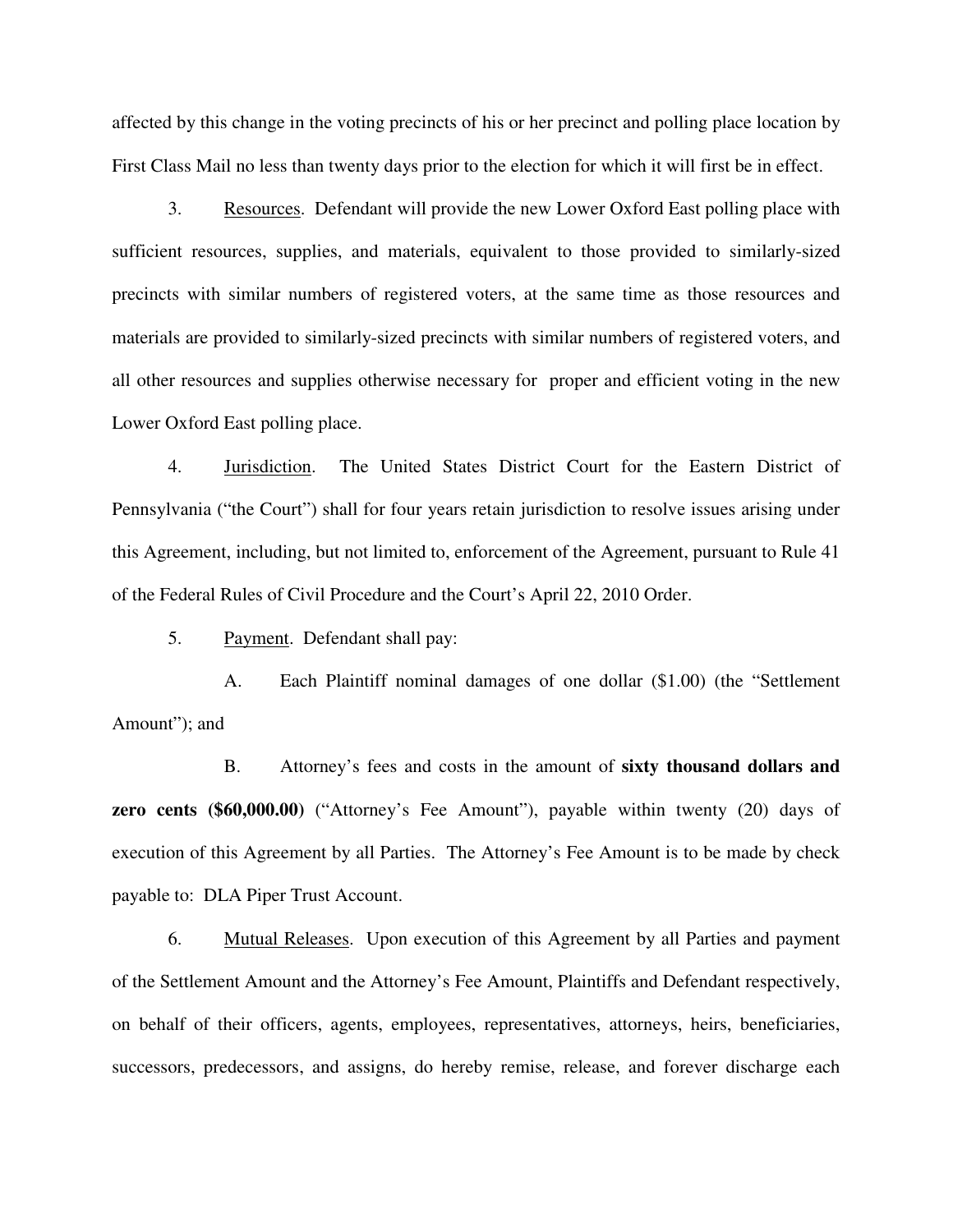other from any and all manner of actions and causes of actions, complaints, claims, counterclaims, suits, debts, liens, appeals, obligations, and demands whatever, of any kind or nature, whether known or unknown, which each party has, or may have had, from the beginning of time, arising out of or related in any manner to the facts alleged in the Litigation, and any and all claims, counterclaims, and demands that were asserted in the Litigation.

7. Integrated Agreement. The Parties acknowledge and agree that this Agreement is the entire agreement among them, and that there are no written or oral terms, agreements, representations, or understandings other than those contained in this Agreement. No course of prior dealing between the Parties, no usage of the trade, and no parol or extrinsic evidence of any nature shall be used or be relevant to supplement, explain, or modify any term herein. The Parties further acknowledge that this Agreement supersedes and substitutes all prior agreements between them.

8. Compromise. This Agreement constitutes a compromise settlement of disputed claims, the liability for which is expressly denied. Nothing in this Agreement constitutes, or shall be construed as, an admission of liability by any party.

9. Full Authority. Each party represents that it has the power to release all claims and discharge all liabilities as set forth in this Agreement.

10. Advice of Counsel. The Parties acknowledge and agree that this Agreement has been reviewed by their respective attorneys, and that each of them has contributed to the drafting of this Agreement. The Parties agree that this Agreement or any part thereof shall not be construed against the drafter. Each Party represents and warrants that: (i) it is represented by attorneys with respect to this Agreement, (ii) it has read this Agreement in its entirety, (iii) it has been advised of its rights and obligations with respect to the execution of this Agreement, and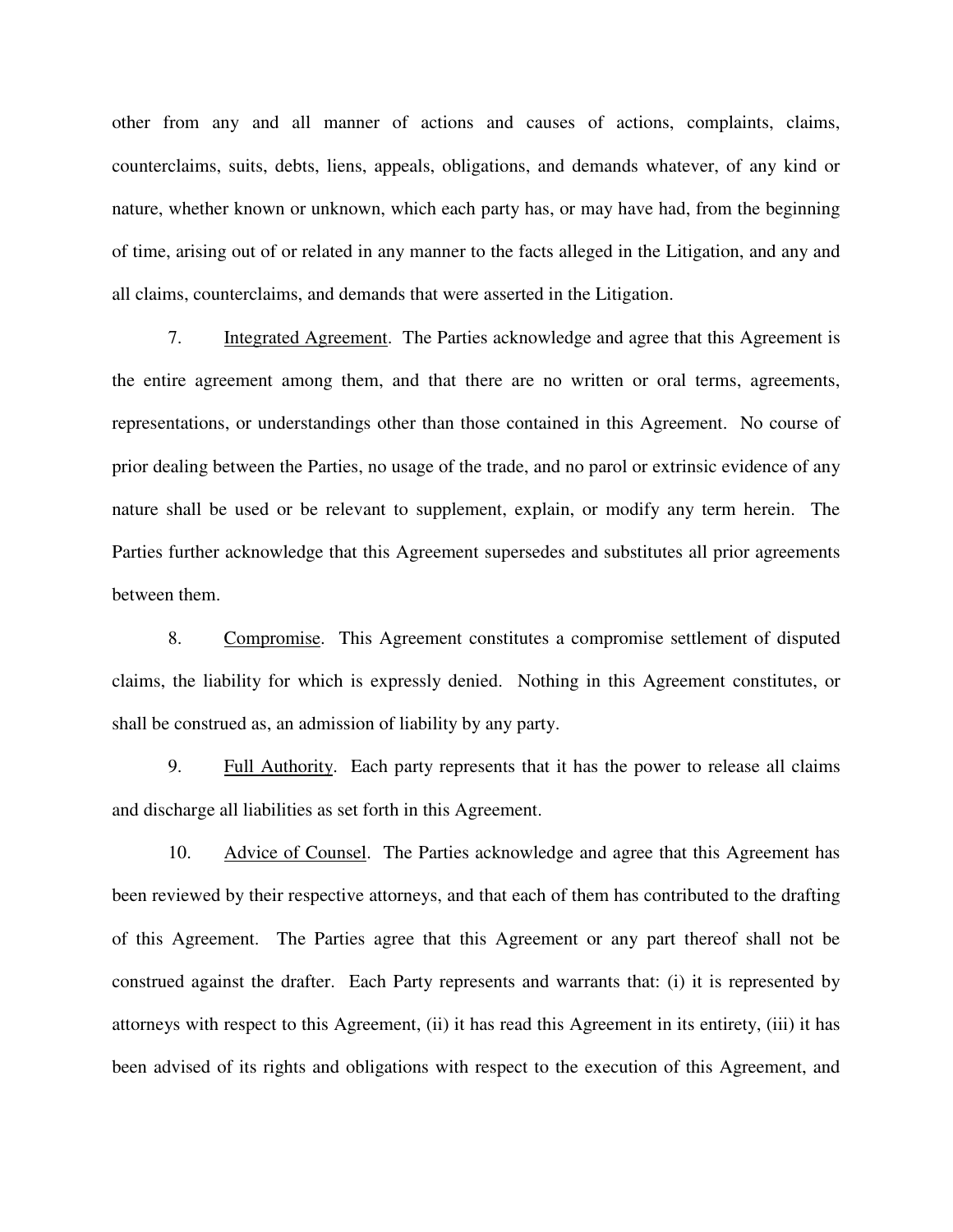(iv) it enters into this Agreement knowingly and willingly. Each Party represents that, if applicable, the person executing this Agreement on its behalf is empowered to do so.

11. Modification. No waiver, modification, or amendment of this Agreement shall be valid unless in writing duly signed by all parties.

12. Governing Law. This Agreement shall be construed in accordance with the laws of Pennsylvania.

13. Severability. The unenforceability or invalidity, if any, of any provision in this Agreement shall not render any other provision unenforceable, and each provision shall be enforced to the fullest extent of the law.

14. Headings. The headings used herein are for convenience only.

15. Further Assurances. The Parties agree to perform such acts and to prepare, execute, and file any documents or stipulations reasonably required to perform the covenants, to satisfy the conditions herein contained, or to give full force and effect to this Agreement.

16. Time Is Of The Essence. As to all obligations in this Agreement, time is of the essence.

17. Counterparts. This Agreement may be signed in counterparts, each of which shall be deemed an original, but all of which shall constitute one and the same instrument. Facsimile signatures shall be given the same force and effect as original signatures.

18. Press Release. The Parties shall prepare a mutually acceptable joint statement for distribution announcing the execution of this Agreement and shall make no comments about the Litigation or this Settlement Agreement to any entity or person until the execution of the Agreement by all Parties.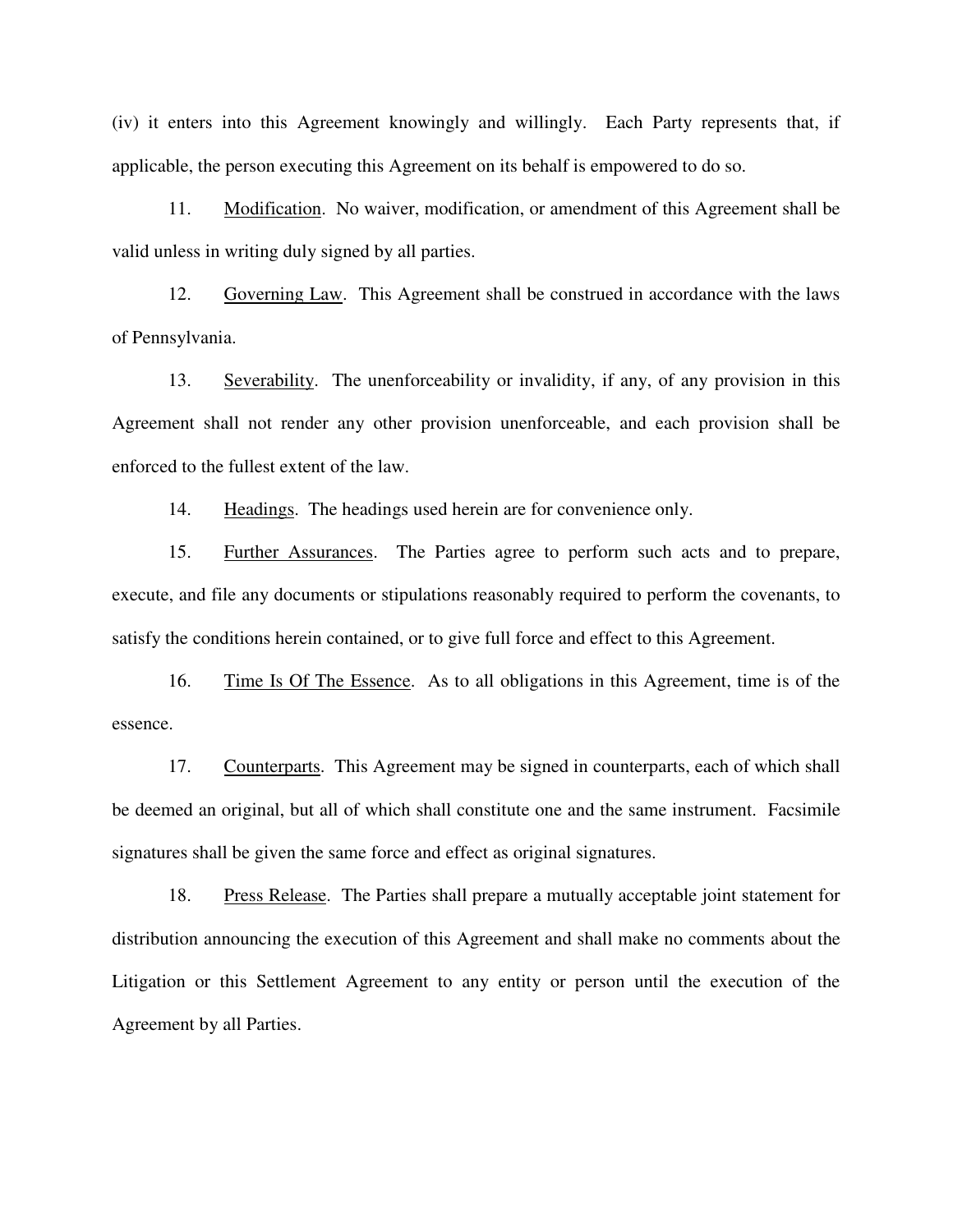**IN WITNESS WHEREOF**, the Parties hereto have executed this Agreement effective on the day and year set forth above.

## **IT IS SO AGREED.**

**GOLDEN ENGLISH** By:\_\_\_\_\_\_\_\_\_\_\_\_\_\_\_\_\_\_\_\_\_\_\_\_\_\_\_\_\_\_\_\_ <u> 1989 - Johann Barnett, fransk konge</u> DATE **DARCEL JONES** By:\_\_\_\_\_\_\_\_\_\_\_\_\_\_\_\_\_\_\_\_\_\_\_\_\_\_\_\_\_\_\_\_ DATE **AARON LLOYD** By:\_\_\_\_\_\_\_\_\_\_\_\_\_\_\_\_\_\_\_\_\_\_\_\_\_\_\_\_\_\_\_\_ DATE **WANDA HAVELOW** By:\_\_\_\_\_\_\_\_\_\_\_\_\_\_\_\_\_\_\_\_\_\_\_\_\_\_\_\_\_\_\_\_ DATE **SHANISHA SMITH** By:\_\_\_\_\_\_\_\_\_\_\_\_\_\_\_\_\_\_\_\_\_\_\_\_\_\_\_\_\_\_\_\_ DATE

-and-